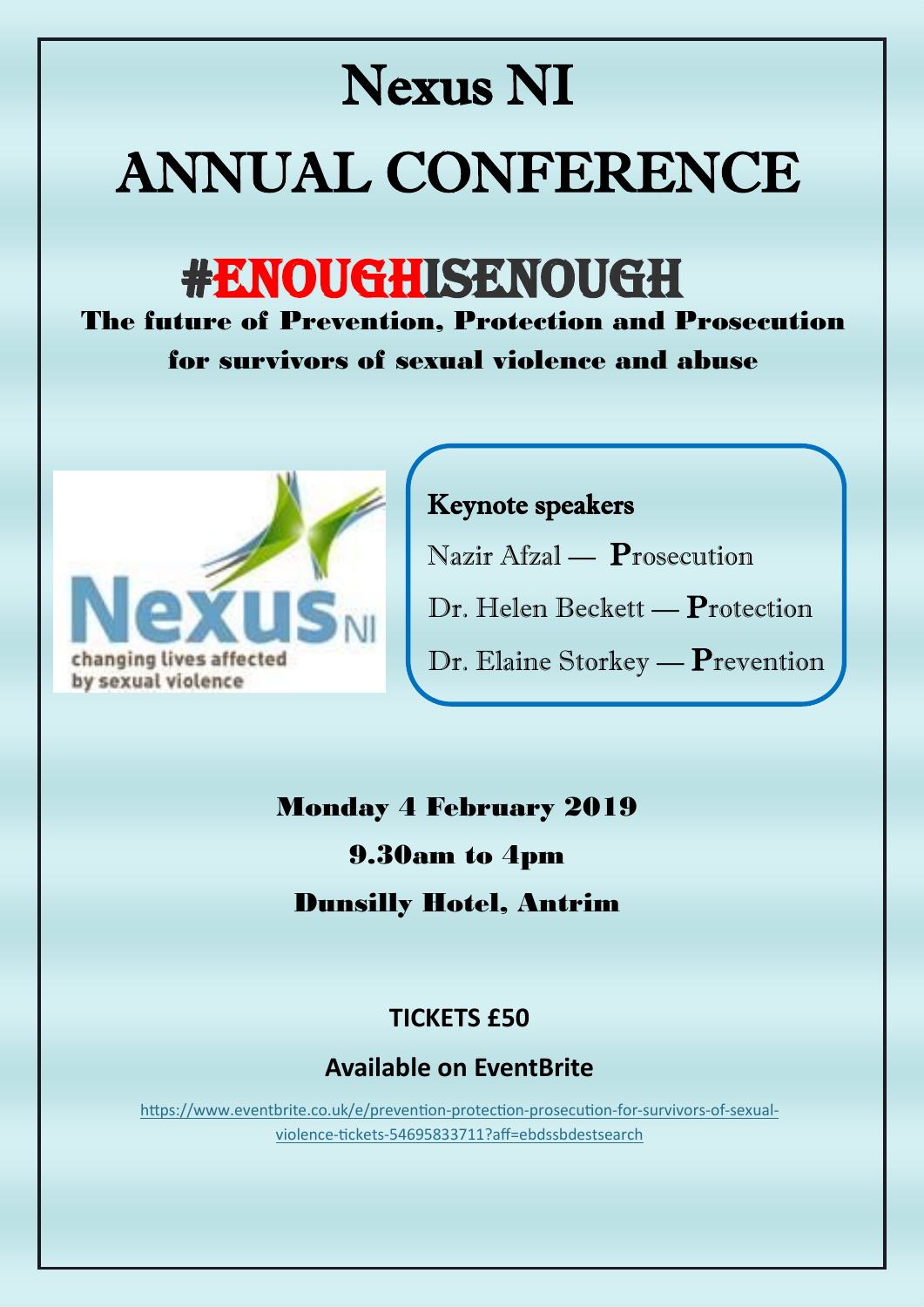

Nazir Afzal OBE, was Chief Crown Prosecutor for NW England and formerly Director in London. Most recently, he was Chief Executive of the country's Police & Crime Commissioners. During a 24 year career, has prosecuted some of the most high profile cases in the country and advised on many other and led nationally on several legal

topics including Violence against Women & Girls, child sexual abuse, and honour based violence. He had responsibility for more than 100,000 other prosecutions each year. His prosecutions of the so called Rochdale grooming gang, BBC presenter Stuart Hall and hundreds of others were groundbreaking and drove the work that has changed the landscape of child protection. He is the Chair of Hopwood Hall. He was appointed to the Independent Press Standards Organisation (IPSO). He is also National Adviser on Gender Based Violence to the Welsh Government. Most recently he joined the advisory board of Google's Innovation Fund for counter-extremism.

Nazir is a tutor for several leadership programmes in the public and private sector. He has made presentations to dozens of diverse organisations in this country and abroad. He is on the European Union and Council of Europe list of expert speakers. He has given hundreds of interviews in all forms of media. Nazir gives a considerable amount of time to charitable work and is trustee & Patron of several NGOs including Jan Trust, Karma Nirvana, EngageMe, Halo Project & Savera and former Chair of the Prince of Wales' Mosaic Trust. He is Pro Chancellor of Brunel University. He is an Honorary Fellow of the University of Central Lancashire, and awarded an Honorary Doctorate in Law by the University of Birmingham and this year an Honorary Doctorate by Manchester University. He assists the UN on rule of law, for example, he has chaired conferences in New York, Madrid, Norway and Geneva on various justice topics.

Nazir's has received many accolades, in 2005, he was awarded an OBE by the Queen for his work with the CPS and involvement with local communities. He has also had the honour of being the only lawyer to ever prosecute a case before the Queen. In 2007, he was awarded the CPS's Public Servant of the year, named Legal Personality of the Year by the Society of Asian Lawyers, the UK Government's Justice Award 2007 and awarded the Daily Mirror newspaper "People's award" voted for by readers. He was awarded the Law Society/Bar Council Mentoring award. Nazir was also selected for the Asian Power 100 along with the Muslim Power 100 list, recognised as one of the 100 most influential leading Muslims and Asians in the UK. He has been listed in the Pakistan Power100 which regards him as one of the 100 most influential people of Pakistani origin in the world today. Awarded the lifetime Achievement Award by the Power 100, and the British Muslim Award in 2013. He was Asian Media Group's "Man of the Year 2012," and the Asian Achievers Award 2014. The acclaimed BBC Film "Three Girls" was based on his case & featured Ace Bhatti playing him.

**"An inspiring figure, forensically intelligent" - Times Editorial Nov 2012**

**"Until recently crimes encountered by pioneering prosecutor rarely troubled a courtroom, now these issues have risen to the top of the Policy agenda" – The Independent July 2012**

**"The authentic voice of British Justice" – New York Times Oct 2013**